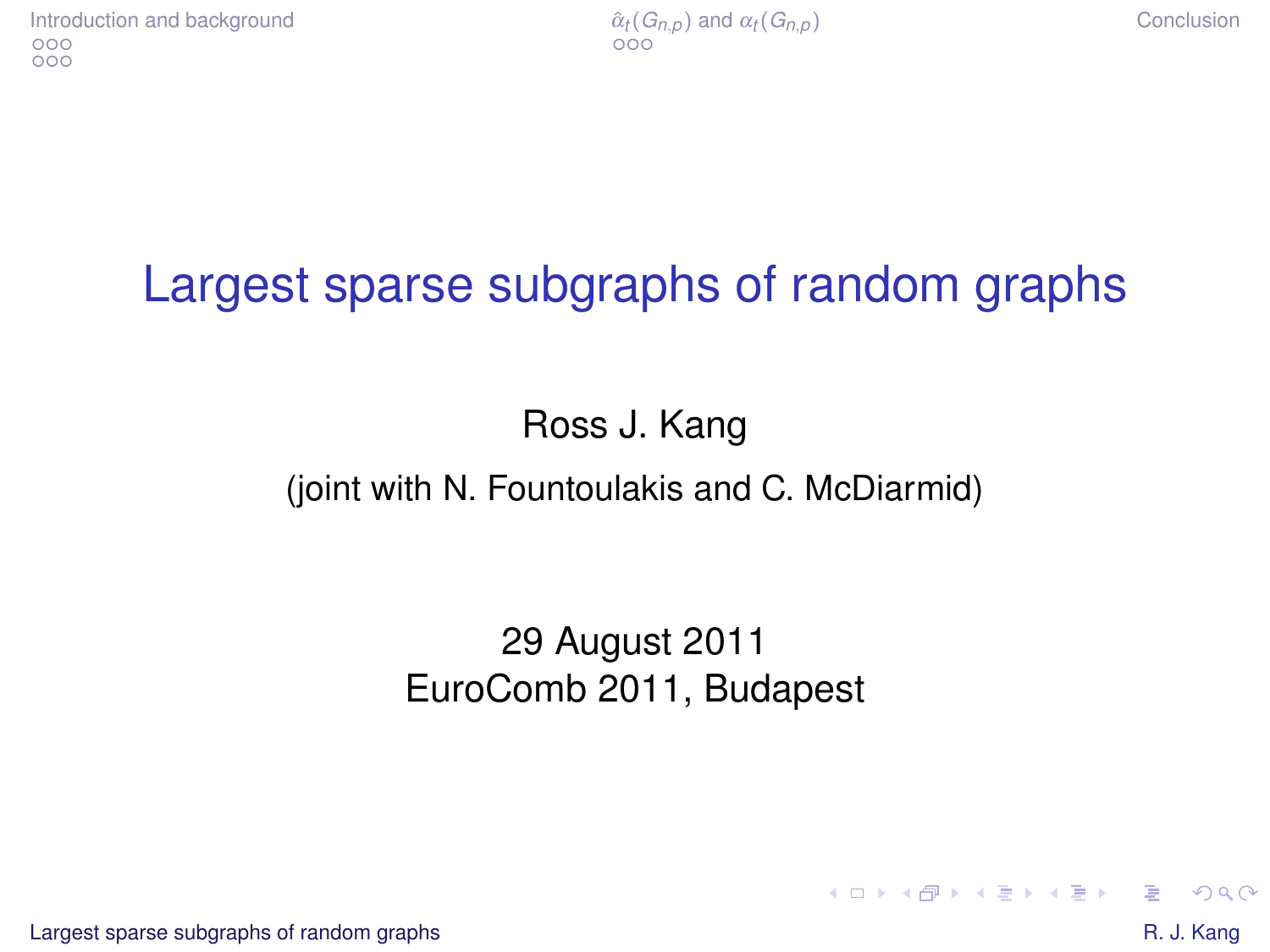# The stability of random graphs

#### Notation:

- $\blacktriangleright$   $G_{n,p}$  Erdős-Rényi random graph on *n* vertices,  $0 < p < 1$ .
- ▶ A property holds *asymptotically almost surely (a.a.s.)* if it holds with probability tending to one as  $n \rightarrow \infty$ .
- ► Denote  $b = \frac{1}{1-\rho}$ . (Note log  $b \to \rho$  if  $\rho \to \infty$ .)
- $\triangleright$   $\chi(G)$  denotes chromatic number of *G*.
- $\triangleright$   $\alpha(G)$  denotes the stability of *G*.

<span id="page-1-0"></span>KO KA KE KE KE KE YA G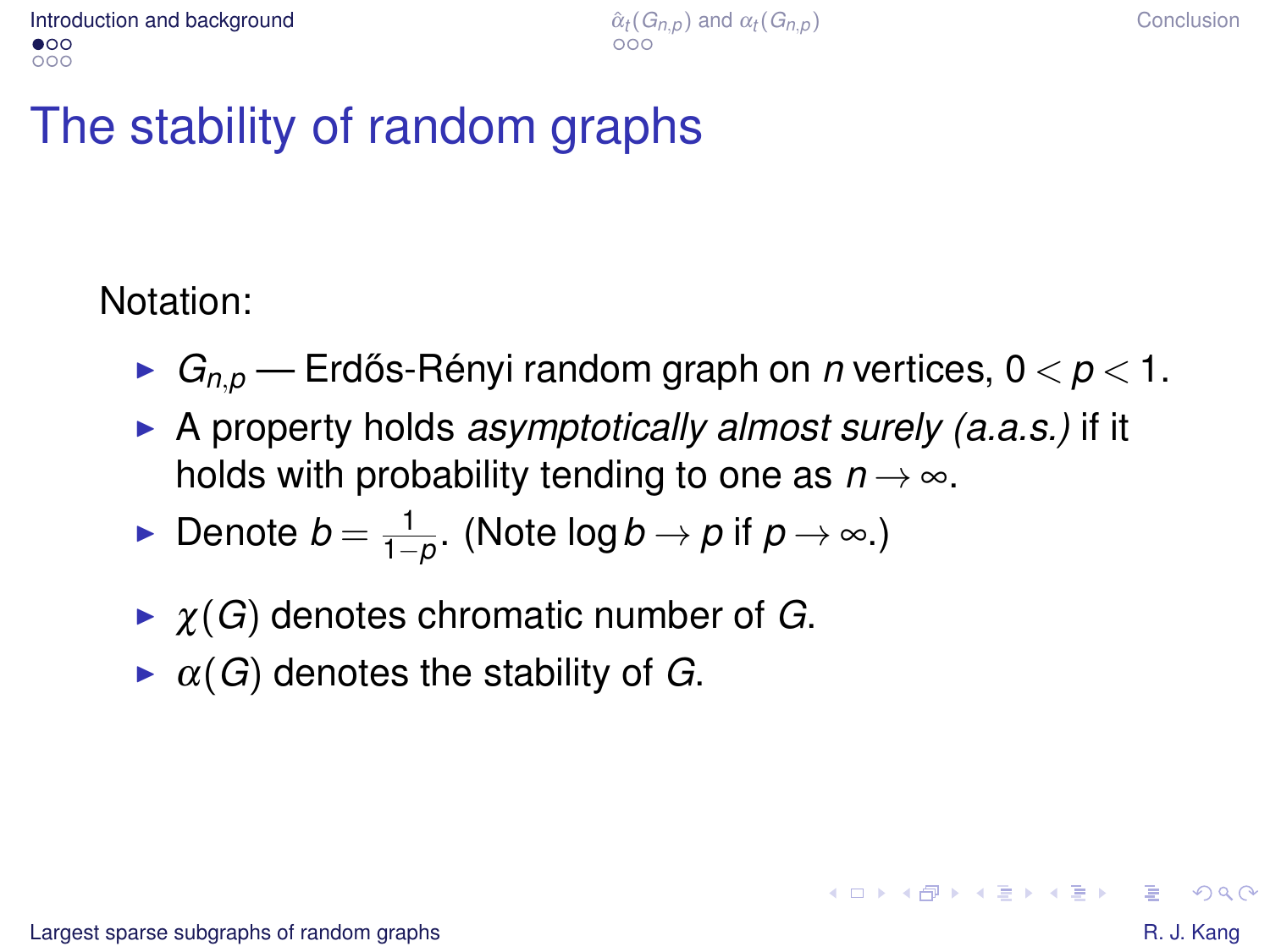## The stability of random graphs

#### Theorem (Bollobás and Erdős 1976, Matula 1976) *If*  $\alpha_{0,\rho}(n)=2\log_b{n}-2\log_b{\log_b(n\rho)}+2\log_b{(\frac{e}{2})}$  $(\frac{e}{2})+1,$ *then*  $|\alpha_{0,p}(n)-\delta|\leq \alpha(G_{n,p})\leq |\alpha_{0,p}(n)+\delta|$  *a.a.s.*

[Largest sparse subgraphs of random graphs](#page-0-0)  $\blacksquare$ 

KO KARK KEK KEK E YOKA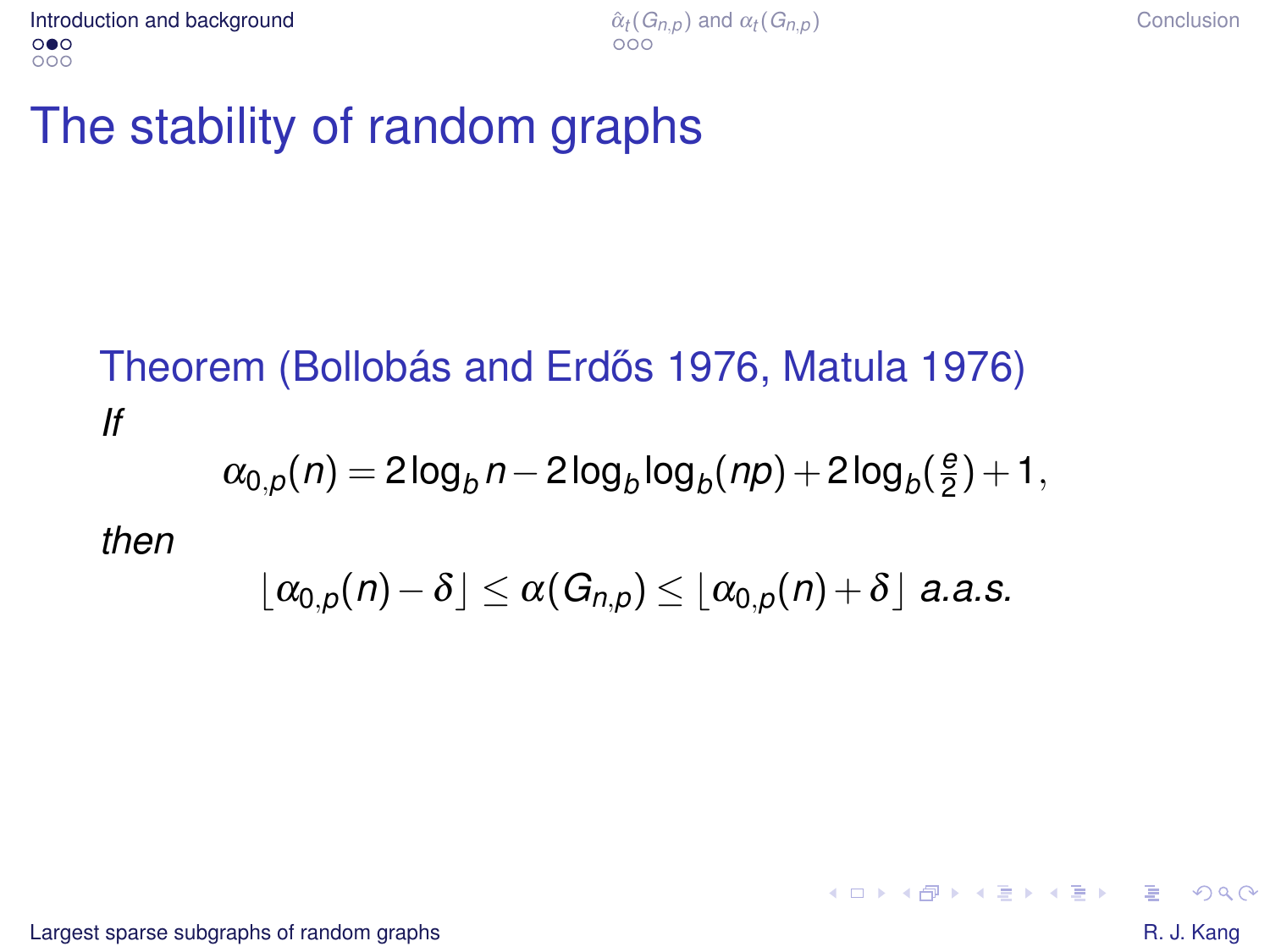# The chromatic number of random graphs

#### Theorem (Bollobás 1988, Matula and Kučera 1990)

$$
\chi(G_{n,p}) = (1+o(1))\frac{n}{2\log_b n} \ a.a.s.
$$

Two-point concentration of χ(*Gn*,*p*): Łuczak 1991, Alon and Krivelevich 1997, and Achlioptas and Naor 2004.

 $\Omega$ 

4 ロ > 4 何 > 4 ミ > 4 ミ > - ミ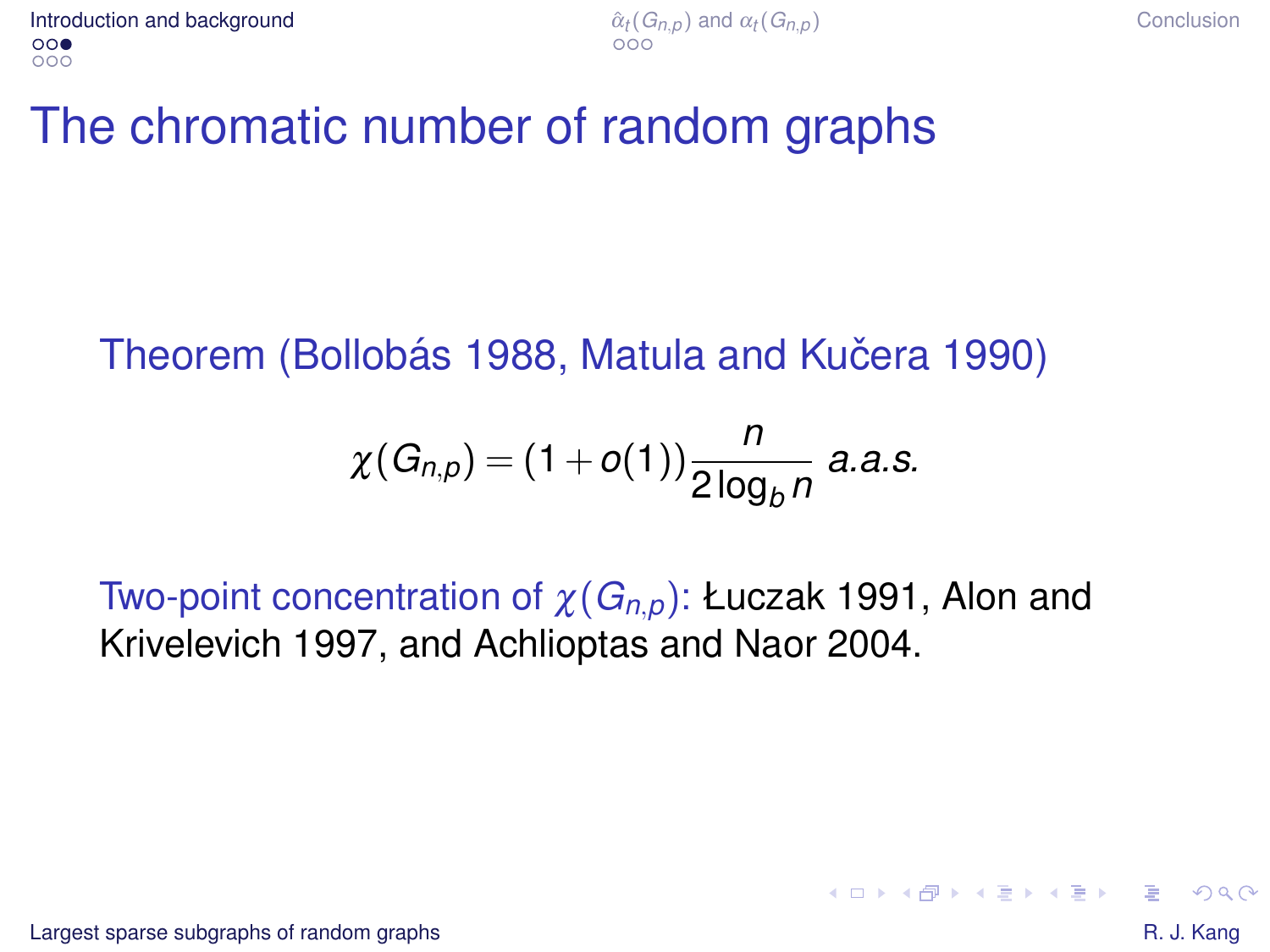A graph property  $\mathscr P$  is *hereditary* if it is closed under taking induced subgraphs.

The  $\mathscr{P}$ -stability  $\alpha_{\mathscr{P}}(G)$  of *G* is the order of a largest vertex subset of *G* that induces a subgraph which satisfies  $\mathcal{P}$ .

The *t-stability*  $\alpha^t(G)$  of  $G$  is the order of a largest vertex subset of *G* that induces a subgraph of maximum degree at most *t*. The *t-sparsity*  $\hat{\alpha}^t(G)$  of  $G$  is the order of a largest vertex subset of *G* that induces a subgraph of average degree at most *t*. Note  $\alpha^0(G) = \hat{\alpha}^0(G) = \alpha(G).$ 

 $QQ$ 

モニー・モン イミン イヨン エミ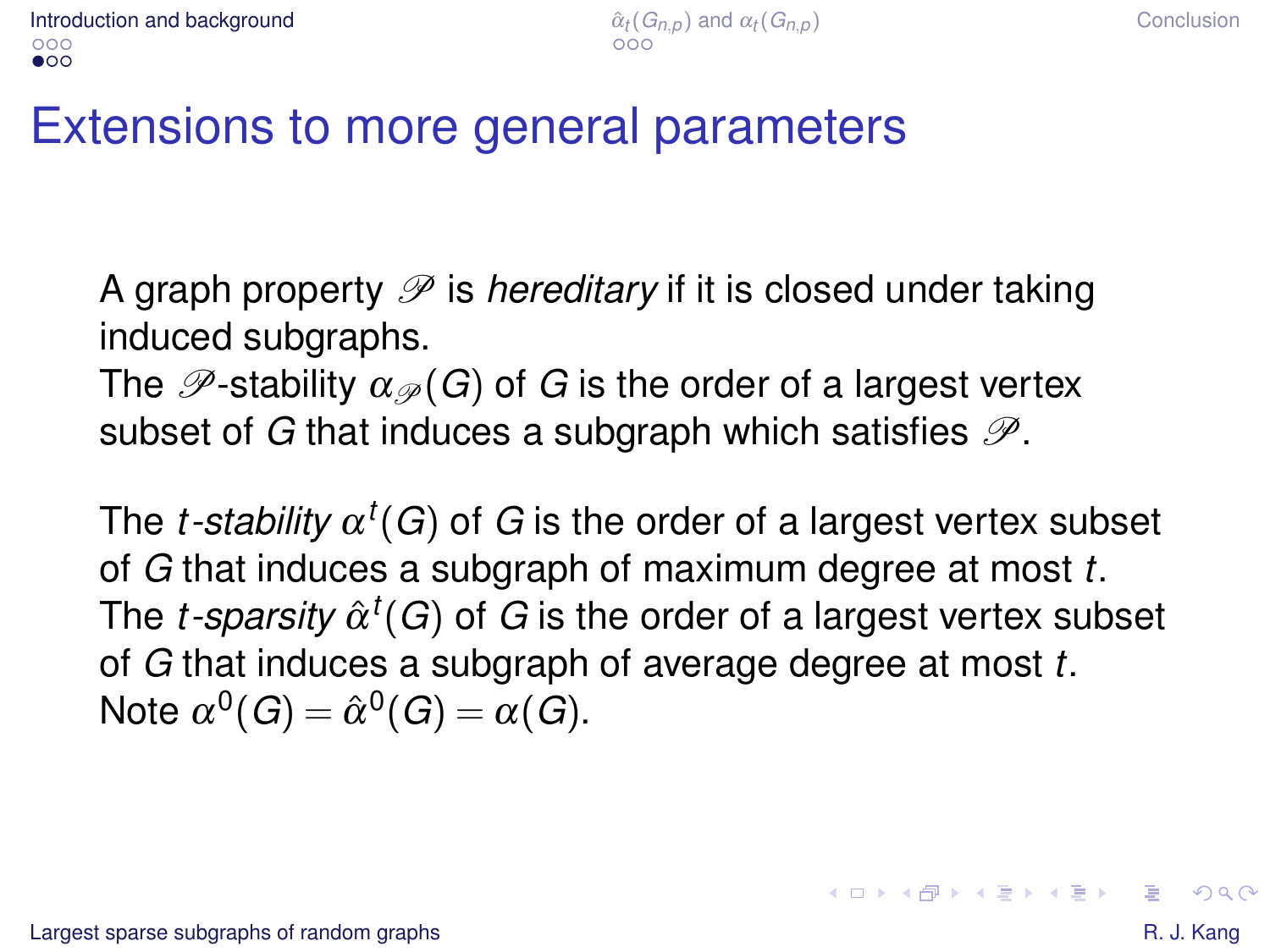Theorem (Bollobás and Thomason 2000) *For fixed*  $0 < p < 1$  *and non-trivial hereditary*  $\mathscr P$ *, there exists*  $c_p \not\supseteq$  *such that a.a.s.* 

$$
(c_{p,\mathscr{P}}-\delta)\log n\leq \alpha_{\mathscr{P}}(G_{n,p})\leq (c_{p,\mathscr{P}}+\delta)\log n.
$$

 $QQ$ 

イロト イ押 トイヨ トイヨ トーヨー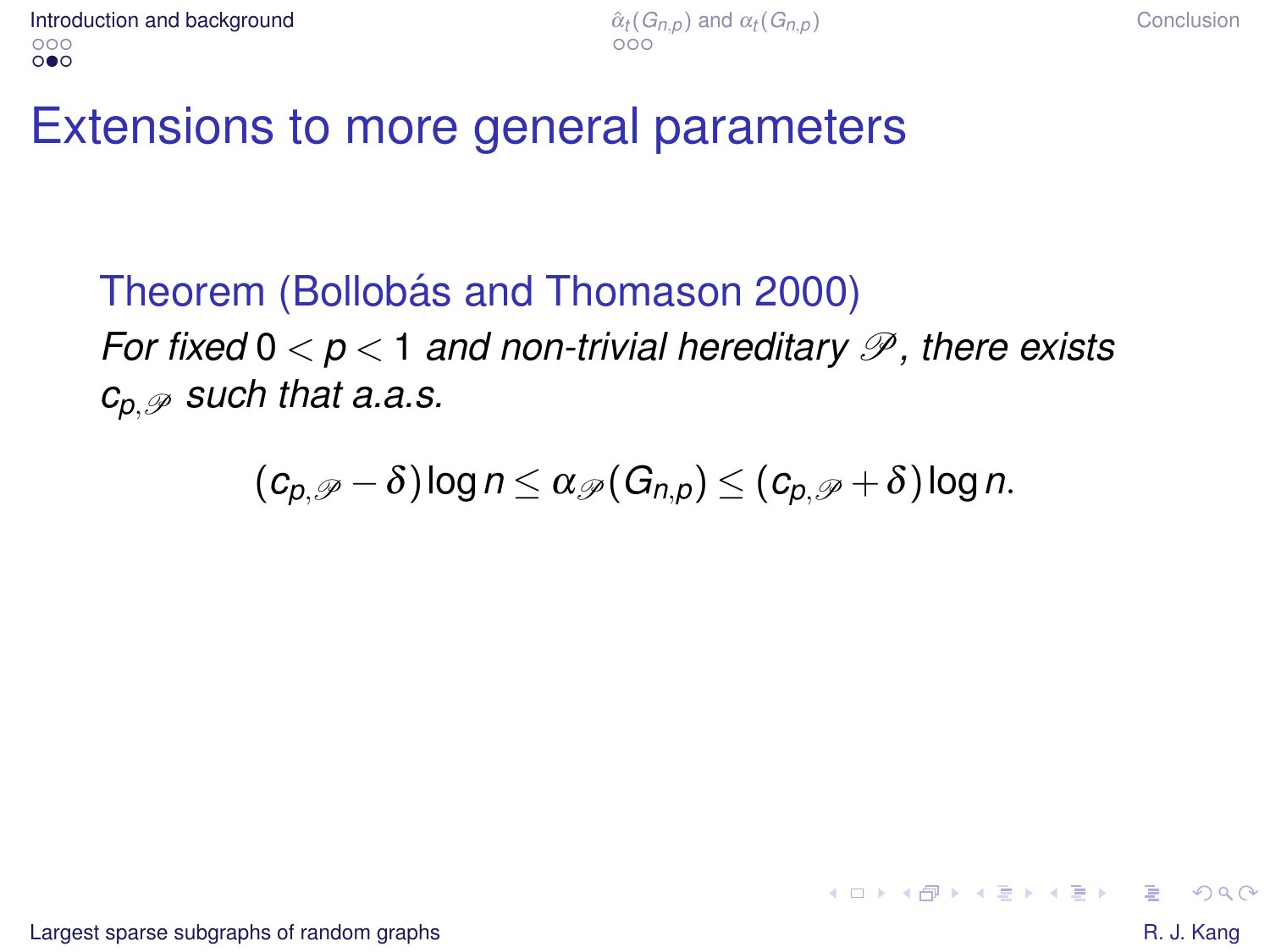Theorem (Bollobás and Thomason 2000) *For fixed*  $0 < p < 1$  *and non-trivial hereditary*  $\mathscr P$ *, there exists*  $c_p \not\supseteq$  *such that a.a.s.* 

$$
(c_{p,\mathscr{P}}-\delta)\log n\leq \alpha_{\mathscr{P}}(G_{n,p})\leq (c_{p,\mathscr{P}}+\delta)\log n.
$$

*Indeed, a.a.s.*

$$
\chi_{\mathscr{P}}(G_{n,p})=\frac{n}{(c_{p,\mathscr{P}}+o(1))\log n}.
$$

[Largest sparse subgraphs of random graphs](#page-0-0)  $\blacksquare$ 

 $QQ$ 

イロン イ押ン イヨン イヨン 一重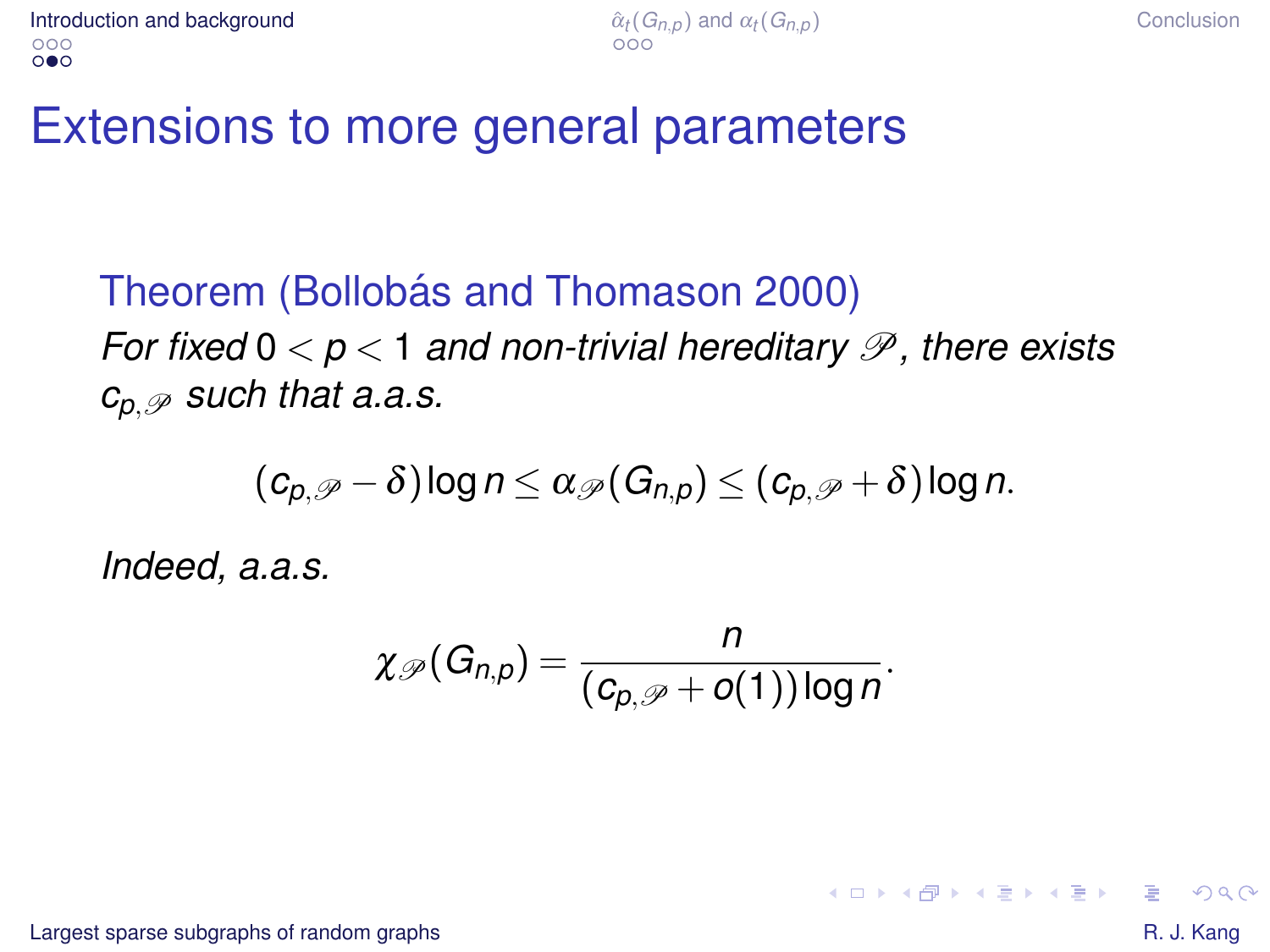#### Theorem (K and McDiarmid 2010)

*For fixed*  $0 < p < 1$ *, there exists*  $\kappa_p(\tau)$ *, continuous, strictly*  $\hat{f}$  *increasing for*  $\tau \in [0,\infty)$ , with  $\kappa_p(0) = \frac{2}{\log b}$  and  $\kappa_p(\tau) \sim \frac{\tau}{p}$  as  $\tau \rightarrow \infty$  *such that a a s*.

 $(\kappa_p(\frac{t}{\log n})$  $\frac{t}{\log n}$ )  $-\delta$  ) log  $n$   $\leq$   $\alpha_t$ (  $G_{n,p}$ )  $\leq$   $\hat{\alpha}_t$ (  $G_{n,p}$ )  $\leq$  (  $\kappa_p$ (  $\frac{t}{\log n}$  $\frac{l}{\log n}) + \delta$  ) log *n if*  $t(n) = o(n)$ .

KID KAP KE KE KE KE YAN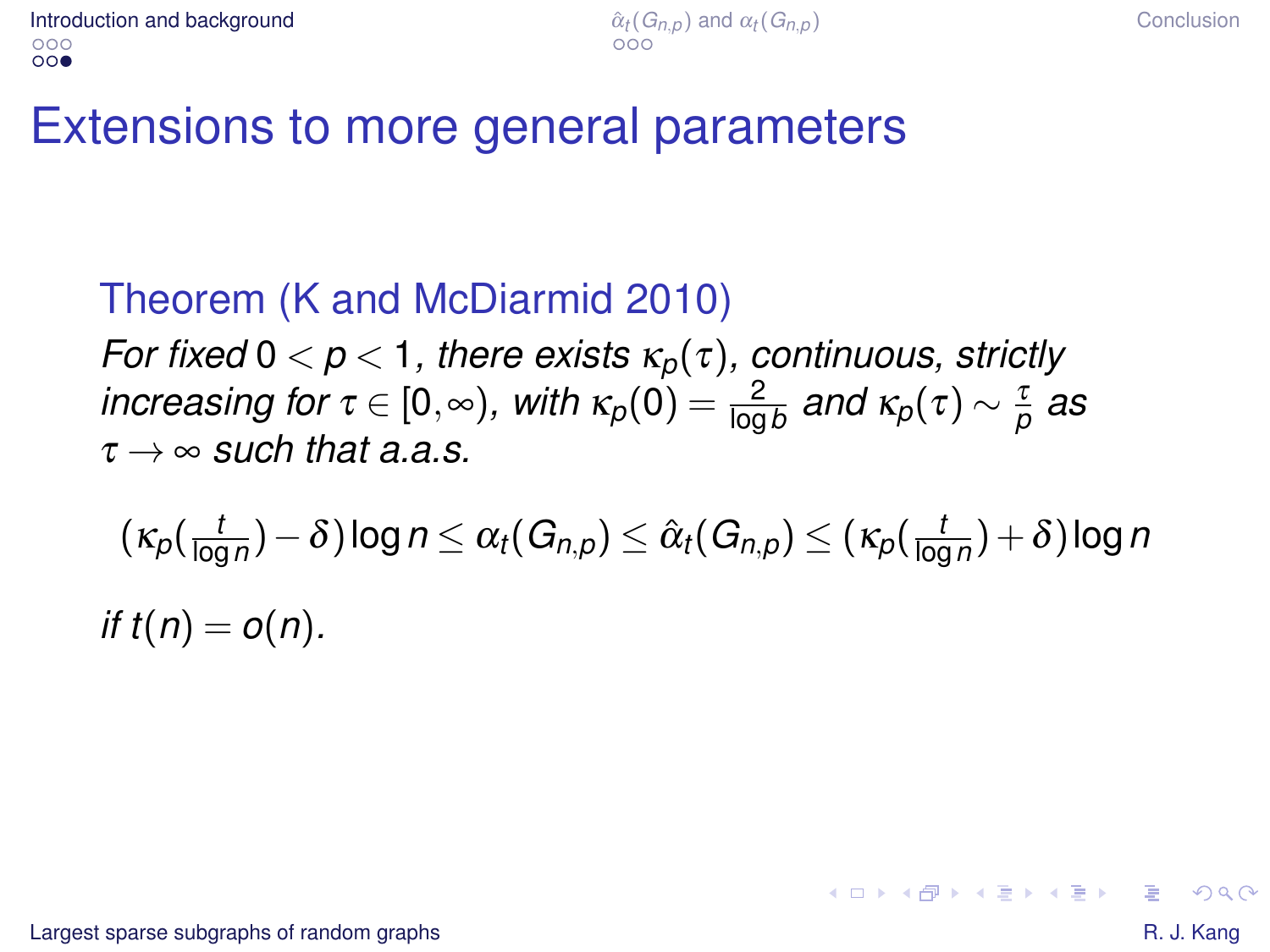#### Theorem (K and McDiarmid 2010)

*For fixed*  $0 < p < 1$ *, there exists*  $\kappa_p(\tau)$ *, continuous, strictly*  $\hat{f}$  *increasing for*  $\tau \in [0,\infty)$ , with  $\kappa_p(0) = \frac{2}{\log b}$  and  $\kappa_p(\tau) \sim \frac{\tau}{p}$  as  $\tau \rightarrow \infty$  *such that a a s*.

$$
(\kappa_p(\tfrac{t}{\log n})-\delta)\log n\leq \alpha_t(G_{n,p})\leq \hat{\alpha}_t(G_{n,p})\leq (\kappa_p(\tfrac{t}{\log n})+\delta)\log n
$$
  
if  $t(n)=o(n)$ .

*An analogous statement for*  $\chi_t(G_{n,p})$  *and*  $\hat{\chi}_t(G_{n,p})$ *.* 

[Largest sparse subgraphs of random graphs](#page-0-0)  $\blacksquare$ 

 $QQQ$ 

4 ロ > 4 何 > 4 ミ > 4 ミ > - ミ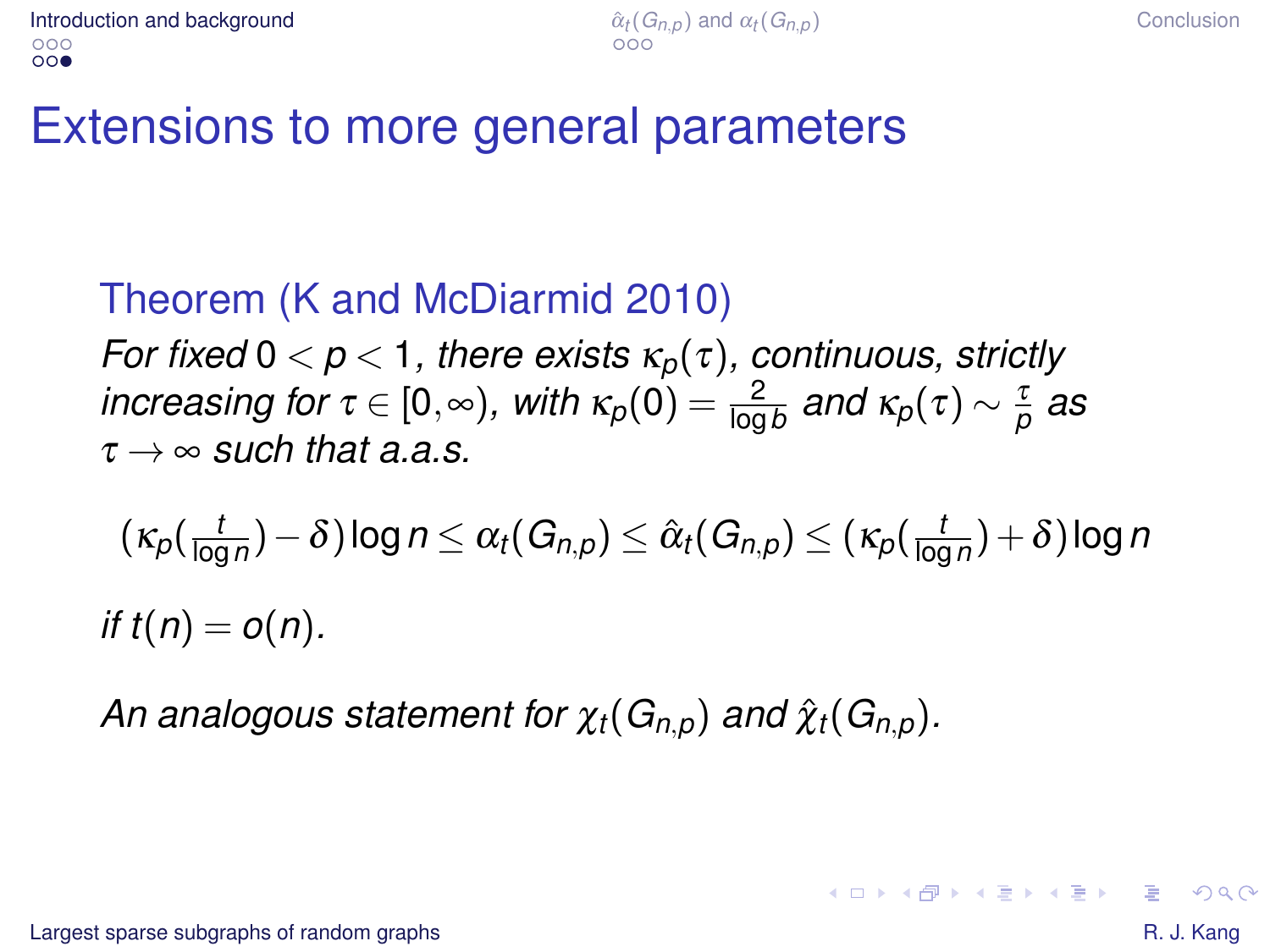## The *t*-stability of random graphs

Theorem (Fountoulakis, K and McDiarmid 2010) *For fixed*  $0 < p < 1$ ,  $\delta > 0$  *and t*  $> 0$ , *if* 

$$
\alpha_{t,p}(n) = 2\log_b n + (t-2)\log_b \log_b np + \log_b(\frac{t^t}{t!^2})
$$

$$
+ t\log_b(\frac{2bp}{e}) + 2\log_b(\frac{e}{2}) + 1,
$$

*then*

$$
\lfloor \alpha_{t,p}(n)-\delta \rfloor \leq \alpha_t(G_{n,p}) \leq \lfloor \alpha_{t,p}(n)+\delta \rfloor \text{ a.a.s.}
$$

[Largest sparse subgraphs of random graphs](#page-0-0)  $\blacksquare$ 

<span id="page-9-0"></span> $2Q$ 

イロン イ押ン イミン イヨン・ヨー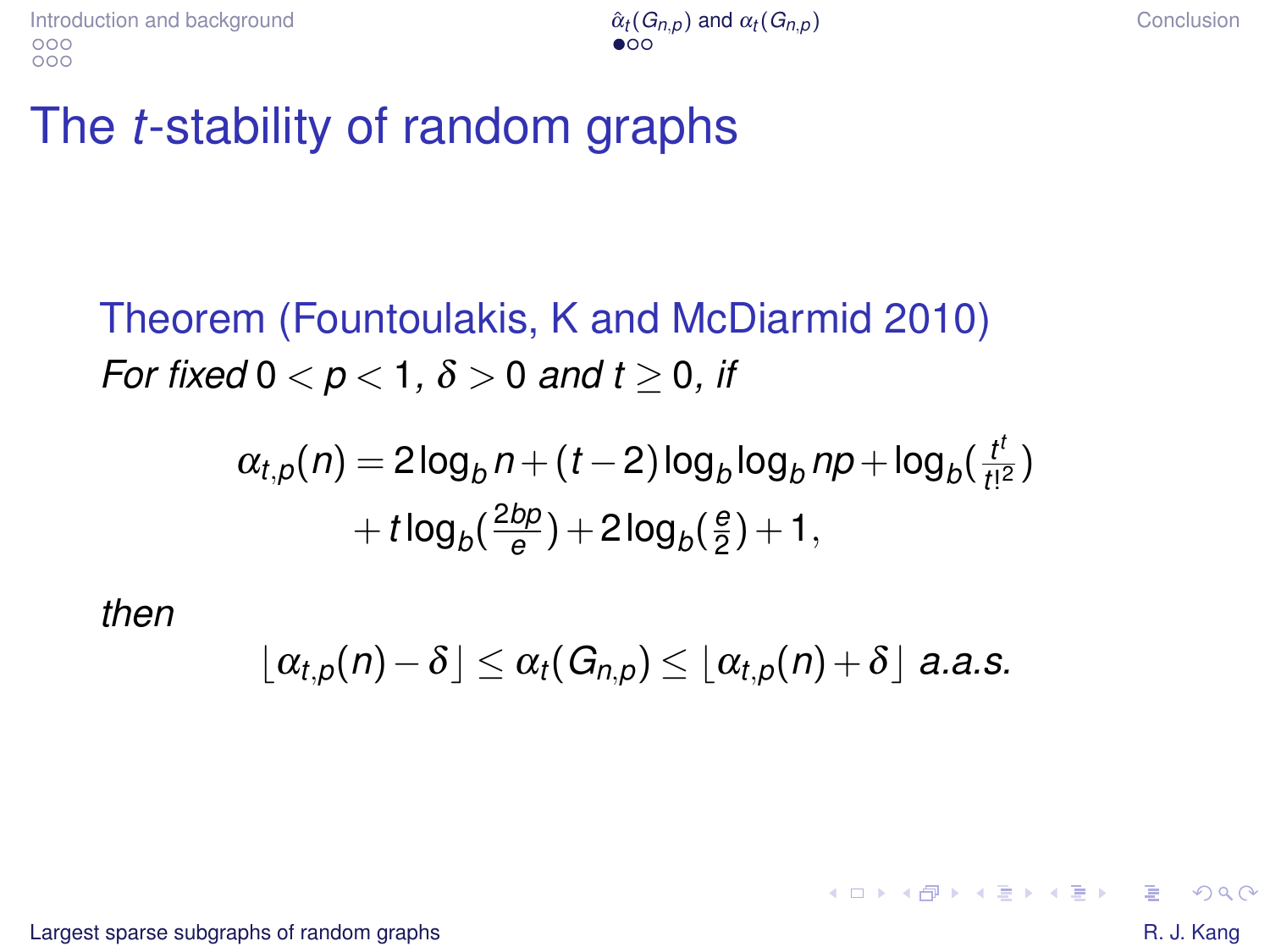### The *t*-sparsity of random graphs

Theorem  
For fixed 0 < p < 1 and t 
$$
\geq
$$
 0, if  $\delta = \delta(n) = \frac{(\log \log n)^2}{\log n}$  and

$$
\hat{\alpha}_{t,p}(n) = 2\log_b n + (t-2)\log_b \log_b np - t\log_b t + t\log_b(2bpe) + 2\log_b(\frac{e}{2}) + 1,
$$

*then*

$$
\lfloor \hat{\alpha}_{t,p}(n)-\delta \rfloor \leq \hat{\alpha}_{t}(G_{n,p}) \leq \lfloor \hat{\alpha}_{t,p}(n)+\delta \rfloor \text{ a.a.s.}
$$

[Largest sparse subgraphs of random graphs](#page-0-0) **Example 3** and the state of the state of the state of the state of the state of the state of the state of the state of the state of the state of the state of the state of the stat

<span id="page-10-0"></span> $299$ 

÷.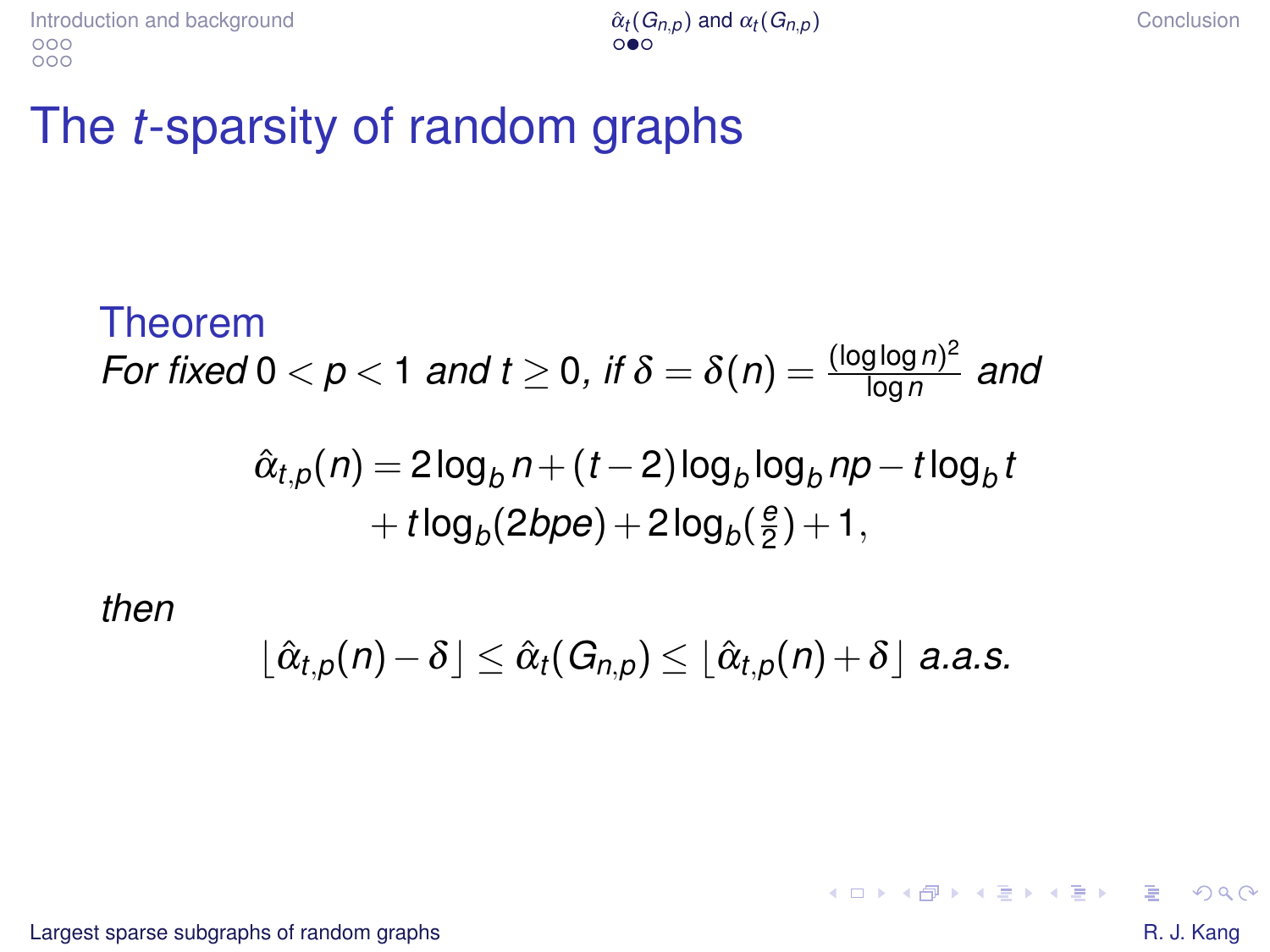[Introduction and background](#page-1-0)<br>
<sup>000</sup><br>
<sup>000</sup>

 $(G_{n,p})$  [and](#page-9-0)  $\alpha_t(G_{n,p})$  [Conclusion](#page-12-0)

#### The difference

$$
\hat{\alpha}_{t,p}(n) - \alpha_{t,p}(n) = 2\log_b \frac{t!}{(t/e)^t}
$$
  
 
$$
\sim \log_b(2\pi t) \text{ as } t \to \infty.
$$

[Largest sparse subgraphs of random graphs](#page-0-0) **Example 2018** Control and the state of the state of the state of the state of the state of the state of the state of the state of the state of the state of the state of the state

 $\mathbb{R}^+$  $299$ 

 $A \cup B$   $A \cup B$   $B \cup A \cup B$   $B \cup A \cup B$